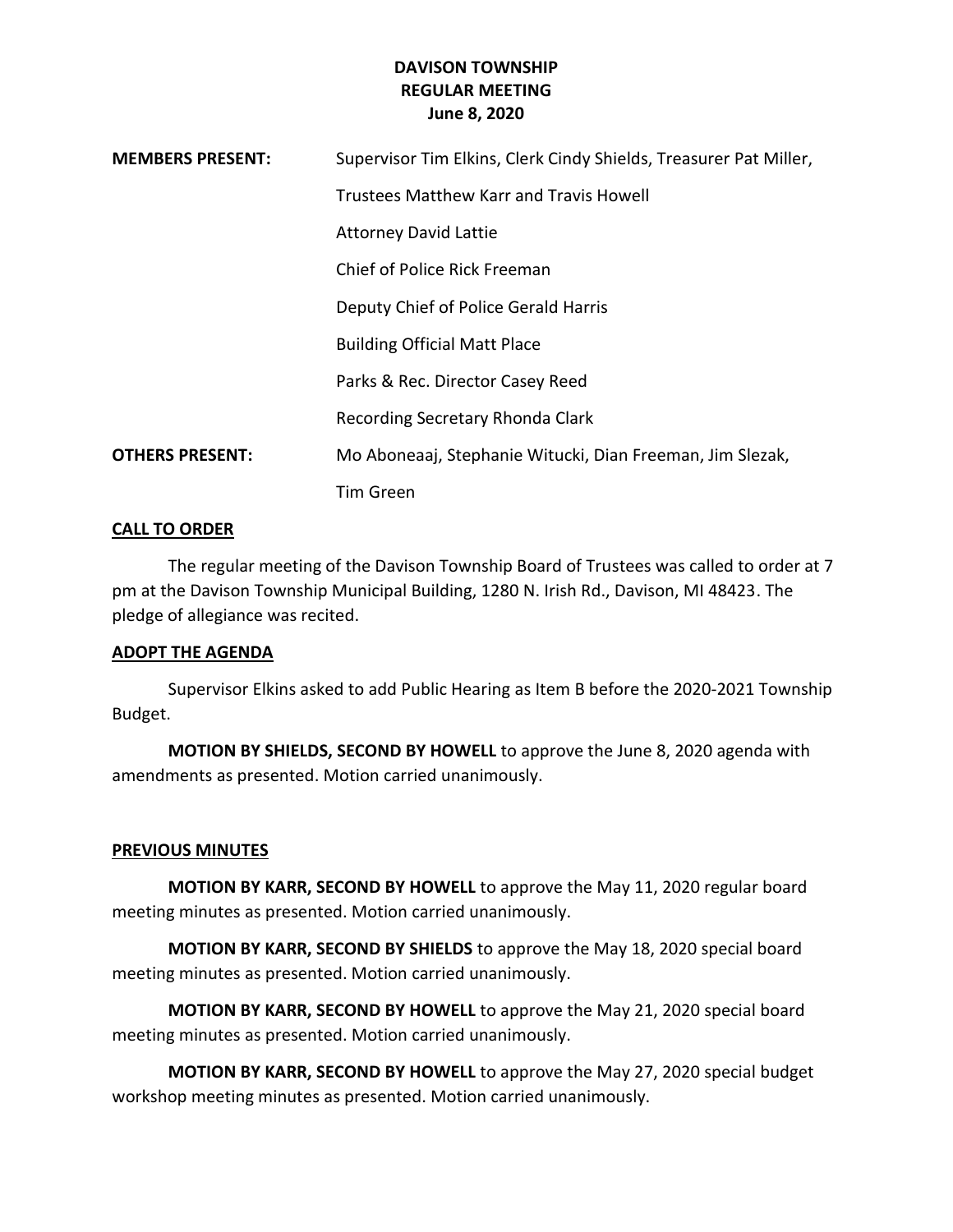#### **TREASURER'S REPORT**

Treasurer Miller gave the May, 2020 Treasurer's Report reporting a total revenue of \$699,149.22. He also gave the Quarterly Report of Investments with a total of \$1,756,431.96.

**MOTION BY KARR, SECOND BY SHIELDS** to approve the May, 2020 Treasurer's Report as presented. Motion carried unanimously.

## **BOARD EXPENDITURES**

Supervisor Elkins read the May 8-Jun 2, 2020, expenditure report in the amount of \$656,110.57.

**MOTION BY KARR, SECOND BY HOWELL** to approve the board expenditures as presented. Roll call: Yes- Miller, Shields, Elkins, Karr, Howell. Motion carried.

## **PUBLIC COMMENT**

The public comment period was opened at 7:06 pm.

Stephanie Witucki-6308 Lismore Cir., Grand Blanc, MI- stated that she is running for  $7<sup>th</sup>$ Circuit Court Judge. She gave a brief summary of her qualifications.

Public comment period was closed at 7:08 pm.

#### **UNFINISHED BUSINESS**

## **Resolution 2020-10 Phillips Drain Repair and/or Maintenance**

Supervisor Elkins stated that the Genesee County Drain Commission will be doing dredging and cleaning of the Phillips Drain. The drain runs along Lapeer Road down around Vassar and Lippincott Roads. Cost of this maintenance exceeds the amount normally contributed and our cost will be \$7,600. He advised the board to approve the resolution. Burton will also need to be involved on their section of the drain. This should eliminate flooding issues that have happened over the years.

**MOTION BY MILLER, SECOND BY SHIELDS** to approve Resolution 2020-10 Phillips Drain Repair and/or Maintenance as presented. Roll call: Yes- Shields, Elkins, Karr, Howell, Miller. Motion carried.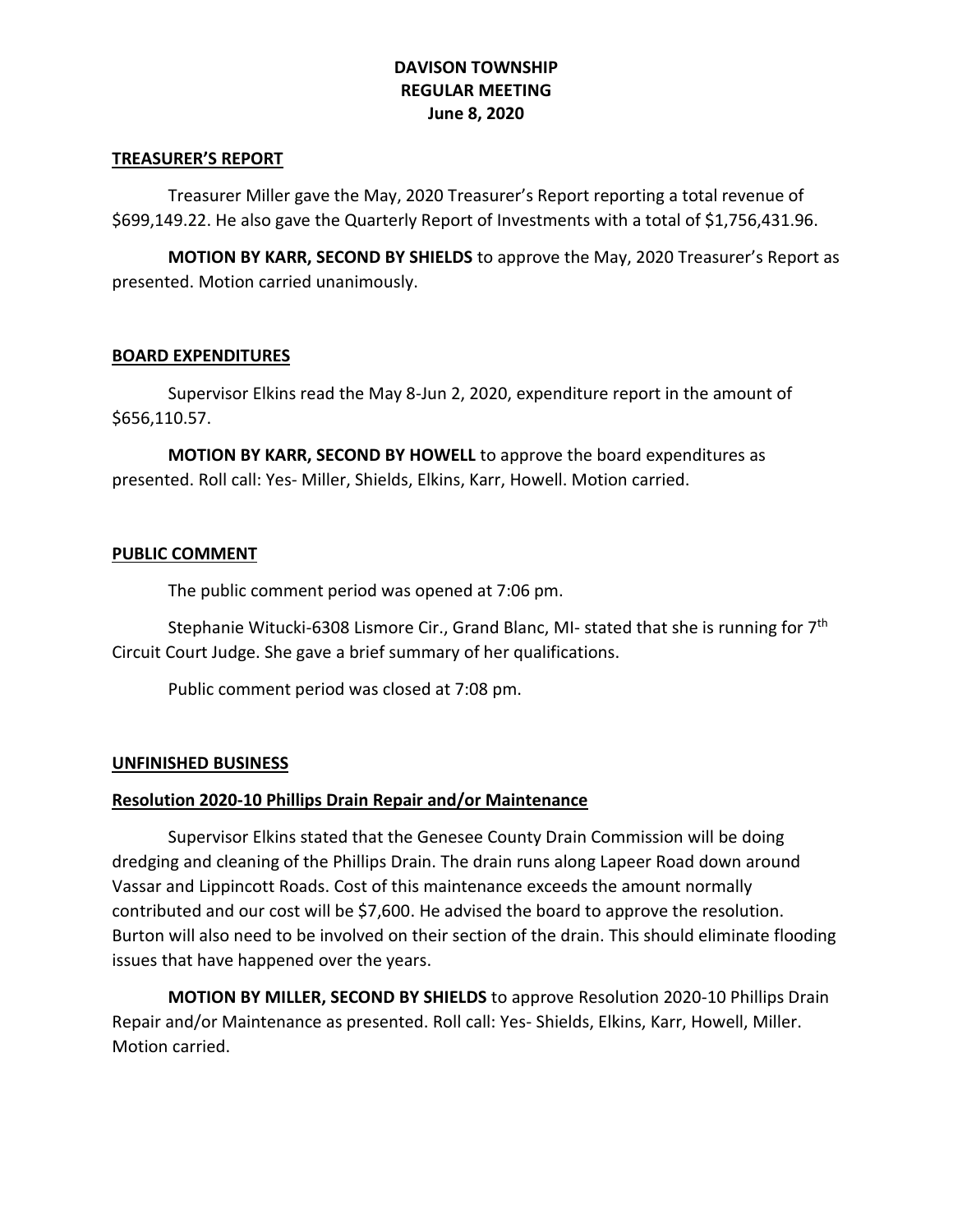#### **NEW BUSINESS**

#### **Davison-Richfield Area Fire Authority 2020-2021 Budget**

Clerk Shields presented the Fire Authority 2020-2021 Budget, approved at their May 18, 2020 regular meeting. The township projected fire runs for next fiscal year are 228 which includes fire, EMS runs and an average of 4 mutual aid runs. Davison Township's estimated portion will be \$400,267 for this fiscal year. There was discussion about the EMS runs and how they have decreased due to policy changes at 9-1-1 and Med Control. Clerk Shields pointed out that ambulances have been seen more frequently around the community.

**MOTION BY MILLER, SECOND BY ELKINS** to approve the Davison-Richfield Area Fire Authority 2020-2021 Budget as presented. Roll call: Yes – Elkins, Karr, Howell, Miller, Shields. Motion carried.

#### **Public Hearing for the 2020-2021 Township Budget**

The public hearing for the 2020-2021 Township Budget was opened at 7:13 pm and there were no comments. The Public Hearing closed at 7:14 pm.

#### **Approve 2020-2021 Township Budget**

Supervisor Elkins presented the Proposed 2020-2021 Township Budget with revenues totaling \$7,875,364 and expenditures at \$7,875,364. He stated State Revenue Sharing is expected to decrease about \$140,000 next fiscal year. This budget also reflects less revenue due to the parks' closures because of the Covid-19 pandemic.

**MOTION BY KARR, SECOND BY HOWELL** to approve the 2020-2021 Township Budget as presented. Roll call: Yes-Karr, Howell, Miller, Shields, Elkins. Motion carried.

## **Headlee Truth in Taxation**

Supervisor Elkins read the Headlee Truth in Taxation statement which explains how millage rates and reductions are calculated. There was a slight decrease in our millage rate this year.

## **Resolution 2020-5 General Appropriations Act Township**

**MOTION BY SHIELDS, SECOND BY MILLER** to approve Resolution 2020-5 General Appropriations Act Township as presented. Roll call: Yes- Howell, Miller, Shields, Elkins, Karr. Motion Carried.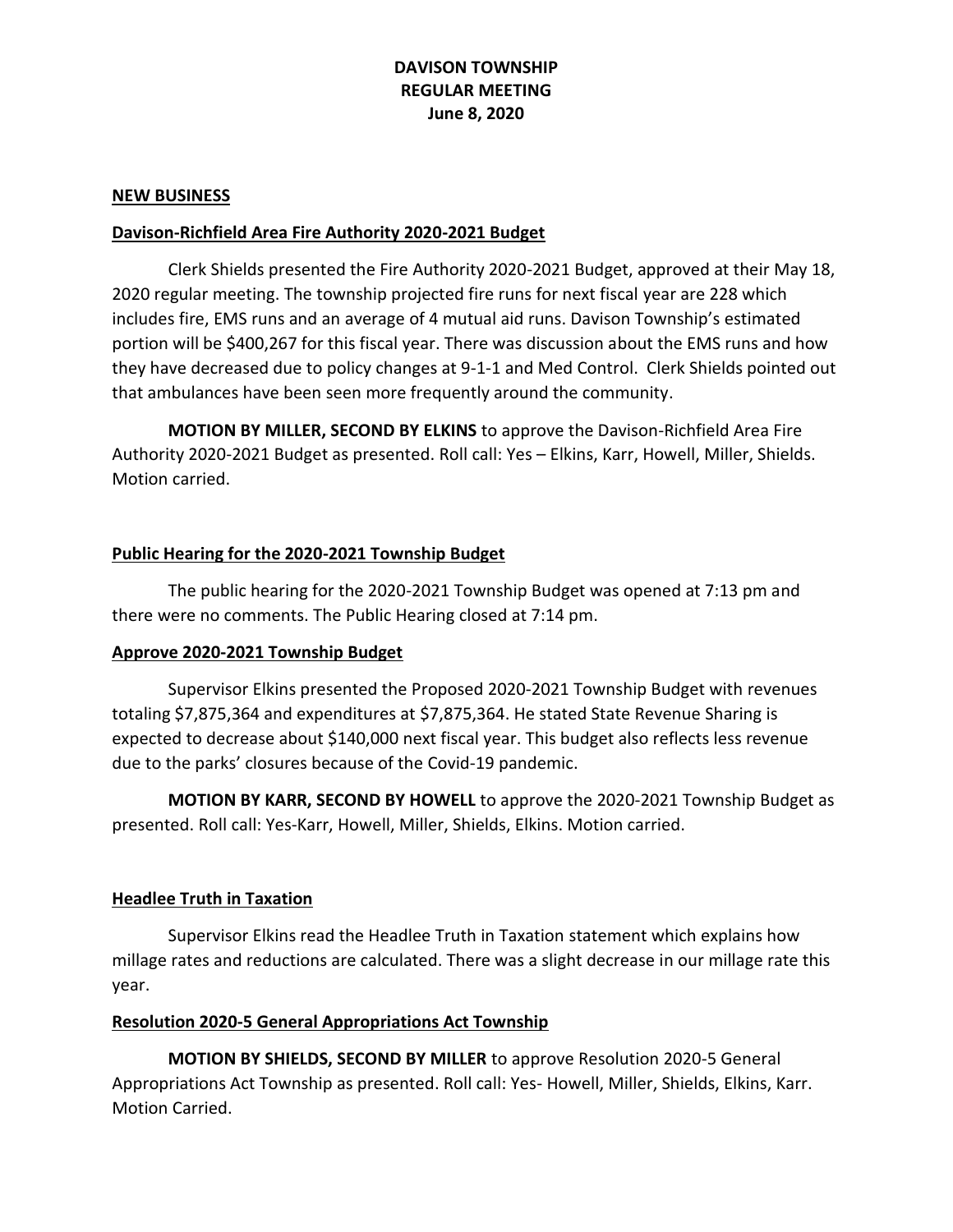## **Resolution 2020-6 Establish Township Officers Salary-Supervisor**

**MOTION BY SHIELDS, SECOND BY HOWELL** to approve Resolution 2020-6 Establish Township Officers Salary for the Supervisor in the amount of \$77,854.40, noting that this has not changed in the last 17 years. Roll call: Yes- Miller, Shields, Elkins, Karr, Howell. Motion carried.

# **Resolution 2020-7 Establish Township Officers Salary-Clerk**

**MOTION BY KARR, SECOND BY MILLER** to approve Resolution 2020-7 Establish Township Officers Salary for the Clerk in the Amount of \$66,255.60. Roll call: Yes- Shields, Elkins, Karr, Howell, Miller. Motion carried.

# **Resolution 2020-8 Establish Township Officers Salary-Treasurer**

**MOTION BY KARR, SECOND BY SHIELDS** to approve Resolution 2020-8 Establish Township Officers Salary for the Treasurer in the amount of \$54,522.25. Roll call: Yes-Elkins, Karr, Howell, Miller, Shields. Motion carried.

## **Resolution 2020-9 Establish Township Officers Salary-Trustee**

**MOTION BY MILLER, SECOND BY SHIELDS** to approve Resolution 2020-9 Establish Township Officers Salary for the Trustees in the amount of \$14,730. Roll call: Yes- Karr, Miller, Elkins, Howell, Shields. Motion carried.

## **2019-2020 Budget Amendment**

Final budget Amendments for Fiscal Year 2019/2020 were presented. The net effect of the amendments in the General Fund was an increase of \$97,316. These amendments also include the increase in CDBG revenue received. The net effect to the Water/Sewer Fund amendment is an increase of \$150,000 to expenditures.

**MOTION BY MILLER, SECOND BY KARR** to approve the 2019-2020 Budget Amendments as presented. Roll call: Yes- Howell, Miller, Shields, Elkins, Karr. Motion carried.

## **2020-2021 Amended Holiday Schedule**

During Budget Workshop there was discussion on adding an additional holiday to the schedule. Friday, May 28, 2021 is being requested to be added to the Holiday Schedule.